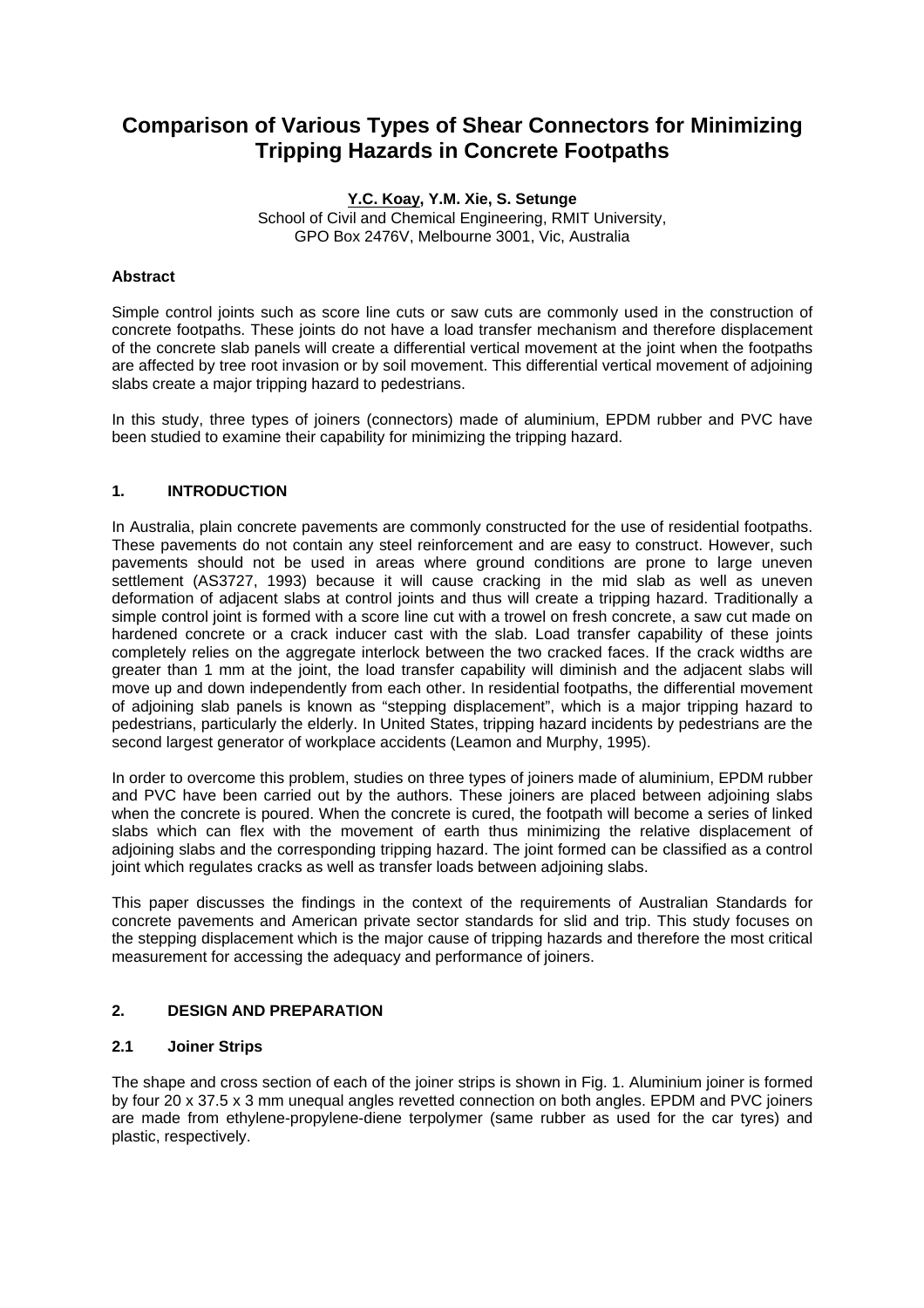



(a) Aluminium joiner (b) EPDM rubber joiner (c) PVC joiner



## **Fig 1. Types and cross section of joiner strips**

## **2.2 Testing Frames**

In order to save time to wait for concrete curing at 28 days and testing, two testing frames have been designed and fabricated. Both testing frames were designed to simulate tree root invasion or soil movement so that the formwork can be removed from underneath the concrete slabs and concrete slabs can be jacked up from virtually any point by the use of a hydraulic jack. Additional loads will be added to the top surface of the slab (using standard weights) to simulate the weight of pedestrians or vehicles. The difference between the two types of testing frames are shown in Fig 2 and discussed below:-

## **2.1.1 First testing frame (0.5 m x 3.5 m)**

This testing frame is 0.5 m wide and 3.5 m long. It has been designed to have *two full scale slabs* in the middle plus two smaller slabs (one at each end). The set-up allows for *three joints* between the slabs where the joiner strip can be installed during the concrete pour. *One joiner* connecting the *two full slabs* was tested, as they closely represent the conditions of a footpath of "infinite" length. Aluminium joiner was cast and tested on this testing frame.

## **2.1.2 Second testing frame (1.5 m x 5.0 m)**

This testing frame is 1.5 m wide and 5 m long. It is large enough to have *three full scale slabs* in the middle plus two smaller slabs (one at each end). The set-up allows for *four joints* between the slabs where the joiner strip can be installed during the concrete pour. The *two joiners* connecting the *three full slabs* were tested, as they closely represent the conditions of a footpath of "infinite" length. EPDM rubber and PVC joiners were cast and tested on this testing frame.





(a) First type -  $0.5 \text{ m} \times 3.5 \text{ m}$  (b) Second type  $-1.5 \text{ m} \times 5.0 \text{ m}$ 

**Fig 2. Testing frame**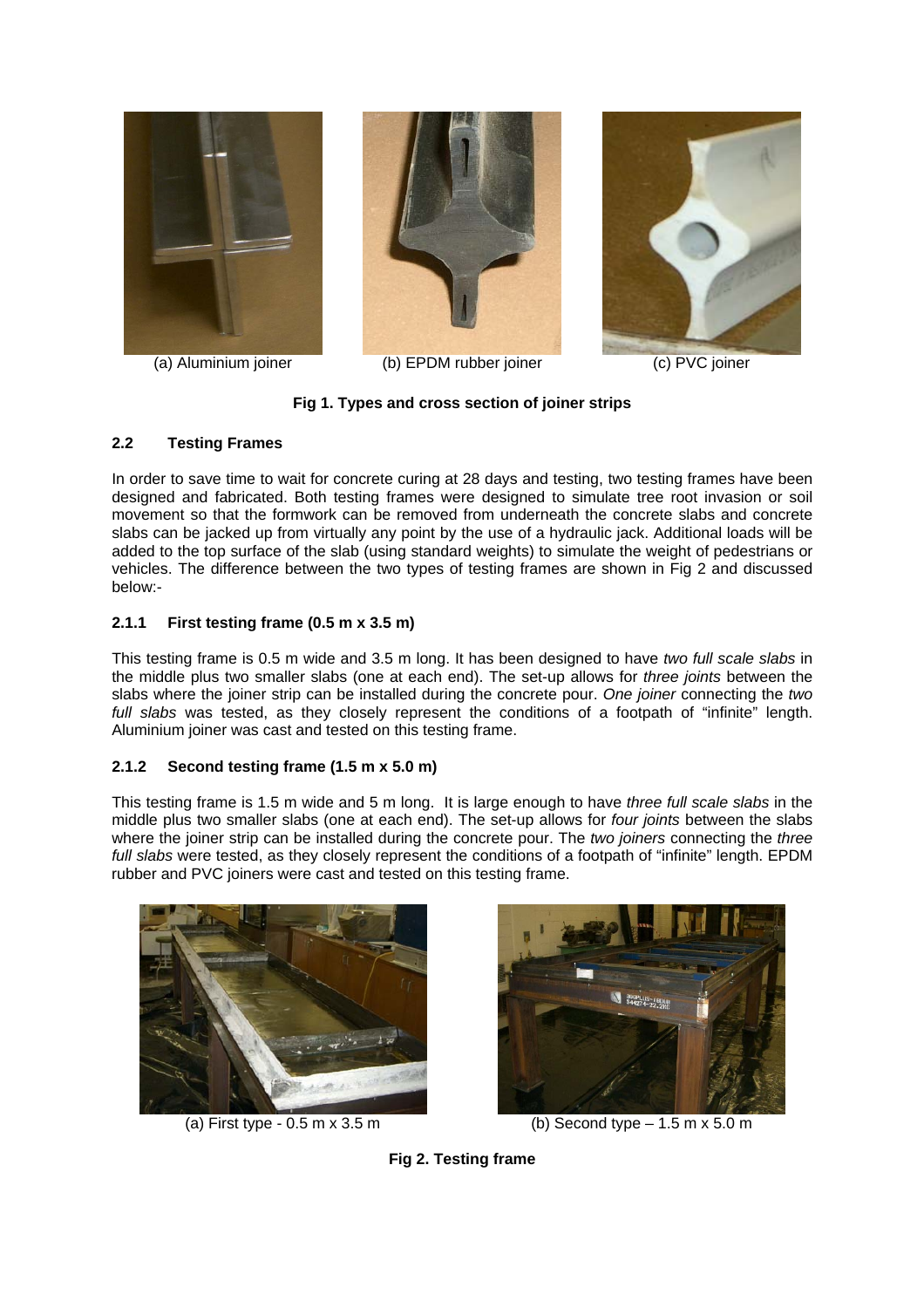## **3. EXPERIMENTAL PROGRAMME**

#### **3.1 Concrete Properties Tests**

Concrete ordered from a ready-mix company with strength varying from 20 to 40 MPa. Some concrete samples, prior to pouring concrete on the testing frame were prepared to study the mechanical properties of concrete such as compressive strength, splitting tensile strength, elastic modulus and flexural strength. Concrete testing of concrete samples was conducted at 7 and 28 days according to AS 1102 (1993). Compressive strength, splitting tensile and elastic modulus tests were performed on 100 mm diameter x 200 mm length cylinders and flexural strength test on 150 x 150 x 550 mm prisms. For the determination of compressive strength, three cylinders were tested at each age. For tensile splitting strength, elastic modulus and flexural strength, two specimens were tested at each age. Two curing regimes were employed, namely air drying and water curing.

## **3.2 Laboratory Tests on Full Scale Footpaths**

In various documents and quidelines, a stepping displacement of 5 - 6 mm is considered to be a threshold level for tripping hazard for a pedestrian. Voice of Safety International (VOSI) is an American private sector standards organization that specializes in public safety standards. In its *Standard for Slid & Trip Resistant Sidewalks and Swimming Pool Decks* (2002), VOSI states that the Maximum vertical mismatch of adjacent sidewalk panels, or utility access covers within walkways is 6 mm maximum without edge treatment. However, AS 3727 (1999) stated that the relative surface level of adjacent paving elements within the expanse of the main pavement shall not be more than 5 mm. In this study, the stepping displacement should be much less than 5mm (which is considered to be a threshold level of tripping hazard, Pedestrian Council of Australia, 1999).

## **3.2.1 Aluminium joiner**

The plan of the testing frame is shown in Fig 3. In this test, the concrete slabs were pushed up from the bottom of Slab 1 along line AB using the hydraulic jack. The line AB represents a long piece of solid timber of 0.45 m in length which was placed between a load cell and the bottom surface of Slab 1. No additional load was applied to any of the slabs at the first testing. To the second and third testing, 40 kg and 80 kg dead loads were added on the Slab 2 respectively. To measure the displacements, gauges were mounted at critical points at G1 to G8 to measure the displacement of the slab. As the slab was pushed up, the displacements at the locations G3 to G6 were recorded. It is noted that in this test, the displacements at the locations G1, G2, G7 and G8 were negligible. The stepping displacement was obtained by subtracting displacement reading of G3 from that of G4 and similarly by subtracting displacement reading of G5 from that of G6.



**Fig 3 Plan of testing for aluminium joiner**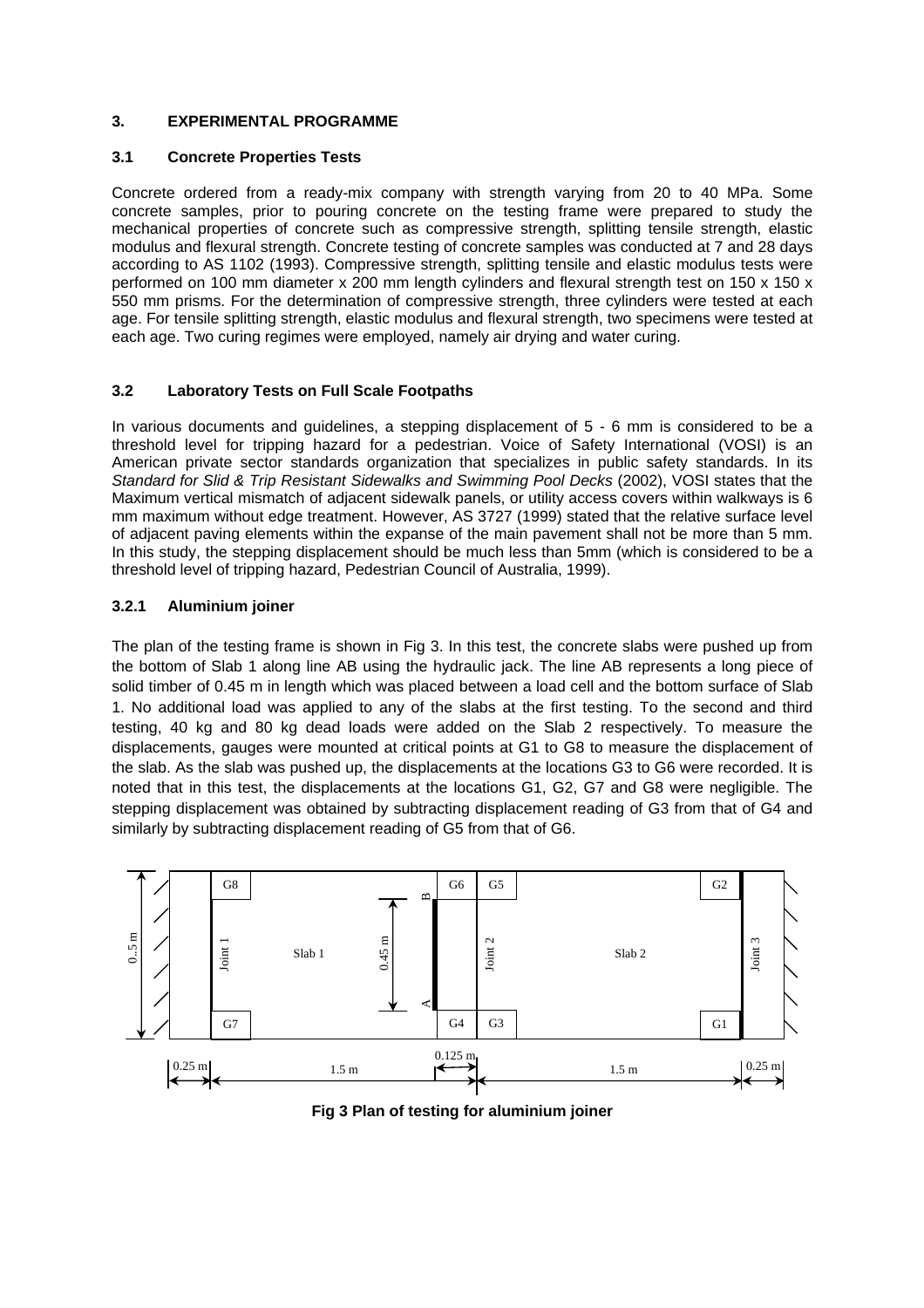#### **3.2.2 EPDM rubber and PVC joiners**

In this test, a similar set up to the aluminium joiner was used. The wider and large testing frame shown in Fig 4 was used. In the first testing of the slab, no additional load was applied to any of the slabs. However, to the second and third testing, a dead load of 200 kg and 490 kg were added on the Slab 3 respectively, which is approximately three times extra dead load compared to the aluminium Joiner testing. This was because the width of the slabs was three times wider than the aluminium Joiner's slabs. The Concrete slab was pushed up from the bottom of Slab 2 with a long piece of solid timber of 1.40 m in length. As the slab was pushed up, the displacements at the locations G3 to G6 were recorded. The stepping displacement was obtained by subtracting displacement reading of G3 from that of G4 and similarly by subtracting displacement reading of G5 from that of G6.



**Fig 4 Plan of testing for EPDM rubber Joiner and PVC Joiner** 

## **4. RESULTS AND DISCUSSIONS**

## **4.1 Concrete Properties**

The results of tests conducted on slump and concrete properties are summarized in Table 1. In this research, concrete samples were used as reference for monitoring slab strength. When the concrete strength achieved more than 20 MPa, the slab testing was carried out so as to comply with the specification AS 3727 (1999). From the Table 1, we can see that all mixtures displayed the workability within the range of 75mm  $\pm$  50mm. The concrete samples were either water cured (Water) or air dried (Air drying). The latter was to simulate the actual field practice at different stages of concrete curing. The full scale footpaths by using aluminium and EPDM rubber joiners were tested after 28 days of concrete pouring. However, testing on the full scale footpath by using PVC Joiner was done after 7 days of concrete pouring.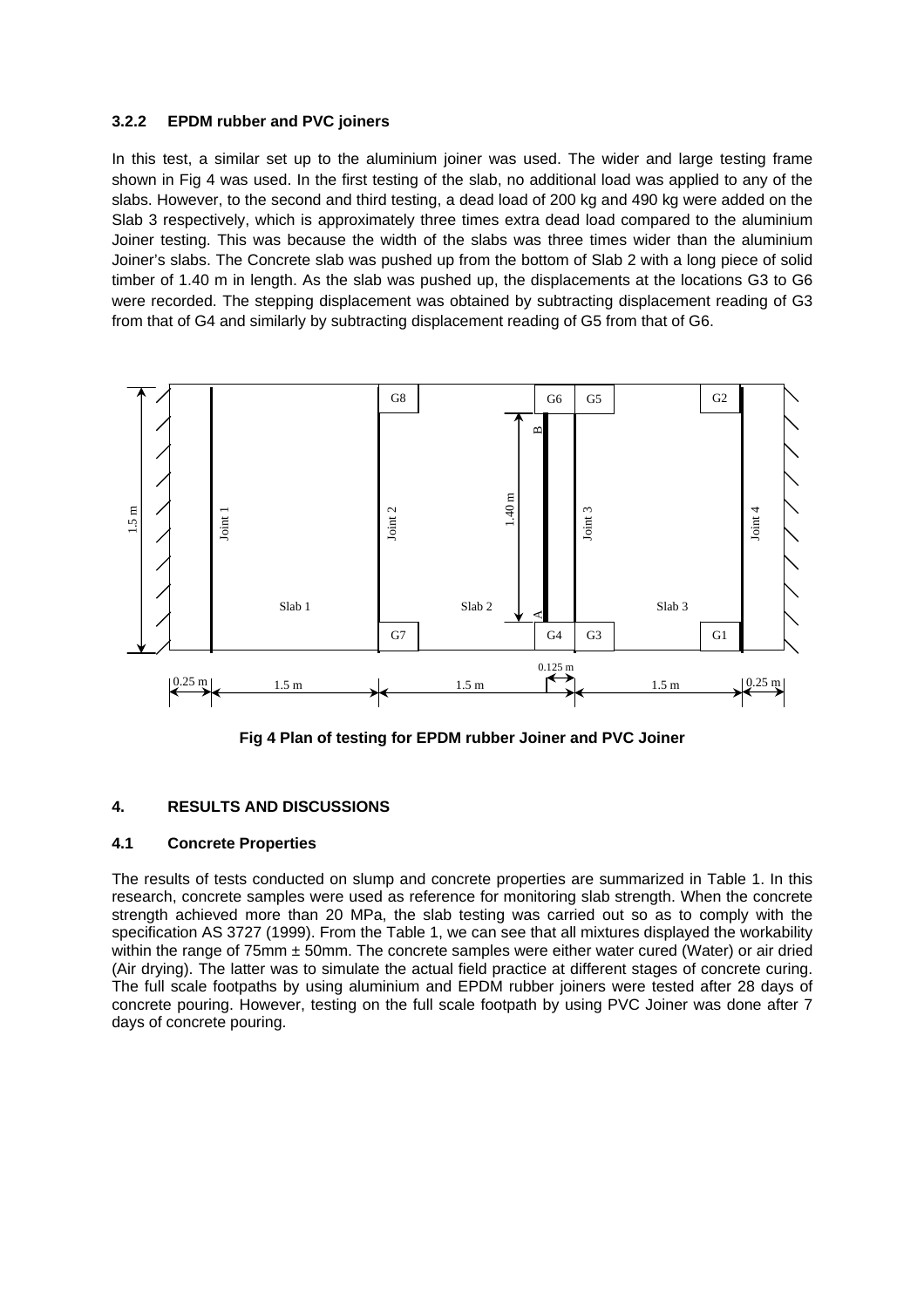| Type of testing                       | Age<br>(days) |            | Aluminium<br>Joiner | <b>EPDM Rubber</b><br>Joiner | PVC Joiner                                                                                            |  |  |  |
|---------------------------------------|---------------|------------|---------------------|------------------------------|-------------------------------------------------------------------------------------------------------|--|--|--|
| Slump (mm)                            | ۰             |            | 80                  | 80                           | 90                                                                                                    |  |  |  |
|                                       | 7             | Water      | 20.7                | 15.4                         | 24.0                                                                                                  |  |  |  |
| Compressive strength                  |               | Air drying | 19.8                | 14.8                         | 22.9<br>45.3<br>42.4<br>3.6<br>3.3<br>4.2<br>3.9<br>18.5<br>17.4<br>24.6<br>22.3<br>2.8<br>2.6<br>4.2 |  |  |  |
| (MPa)                                 | 28            | Water      | 29.7                | 21.2                         |                                                                                                       |  |  |  |
|                                       |               | Air drying | 20.7                | 18.7                         |                                                                                                       |  |  |  |
| Flexural strength<br>(MPa)            | 7             | Water      | 3.0                 | 2.8                          |                                                                                                       |  |  |  |
|                                       |               | Air drying | 2.6                 | 2.1                          |                                                                                                       |  |  |  |
|                                       | 28            | Water      | 3.6                 | 3.8                          |                                                                                                       |  |  |  |
|                                       |               | Air drying | 2.9                 | 3.5                          |                                                                                                       |  |  |  |
| Static modulus of<br>elasticity (GPa) | 7             | Water      | 18.0                | 14.1                         |                                                                                                       |  |  |  |
|                                       |               | Air drying | 17.1                | 13.1                         |                                                                                                       |  |  |  |
|                                       | 28            | Water      | 20.9                | 18.1                         |                                                                                                       |  |  |  |
|                                       |               | Air drying | 18.1                | 16.9                         |                                                                                                       |  |  |  |
| Tensile splitting (MPa)               | 7             | Water      | 2.9                 | 2.9                          |                                                                                                       |  |  |  |
|                                       |               | Air drying | 1.6                 | 2.5                          |                                                                                                       |  |  |  |
|                                       | 28            | Water      | 3.0                 | 3.7                          |                                                                                                       |  |  |  |
|                                       |               | Air drying | 2.2                 | 3.2                          | 3.8                                                                                                   |  |  |  |

**Table 1 : Summary of concrete properties results.** 

## **4.2 Laboratory Tests on Full Scale Footpaths**

The testing of three types of innovative joiner strip namely aluminium joiner, EPDM rubber joiner and PVC joiner are discussed below :-

## **4.2.1 Aluminium joiner**

The stepping displacement testing results are shown in Table 2 and Fig 5. In this test, the maximum stepping displacement was recorded at 2.91 mm when the 160 kg dead load distributed evenly across the whole Slab 2. However, the corresponding displacement measurement on the other side of the slab was 2.20 mm. This indicates that the slabs were slightly titled about 0.7 mm between G4- G3 and G6-G5. The stepping displacement with no additional load varied from 0.32 mm to 1.19 mm, while 80 kg dead load distributed evenly on the Slab 2 varied from 0.61 mm to 2.54 mm. All the stepping displacement results are less than 5 mm which complied with the AS 3727 (1993).

|           |      |      | Stepping displacement G4 - G3 |      | Stepping displacement $G6 - G5$ |      |      |      |
|-----------|------|------|-------------------------------|------|---------------------------------|------|------|------|
| Dead Load |      |      | 30                            | 50   |                                 |      | 30   | 50   |
| W/Load    | 0.00 | 0.32 | 0.58                          | 0.95 | 0.00                            | 0.63 | 1.10 | 1.19 |
| 80 kg     | 0.00 | 0.61 | 1.74                          | 1.99 | 0.00                            | 1.25 | 2.08 | 2.54 |
| 160 kg    | 0.00 | 0.91 | 1.99                          | 2.20 | 0.00                            | .29  | 2.41 | 2.91 |

**Table 2 : Aluminium joiner testing results**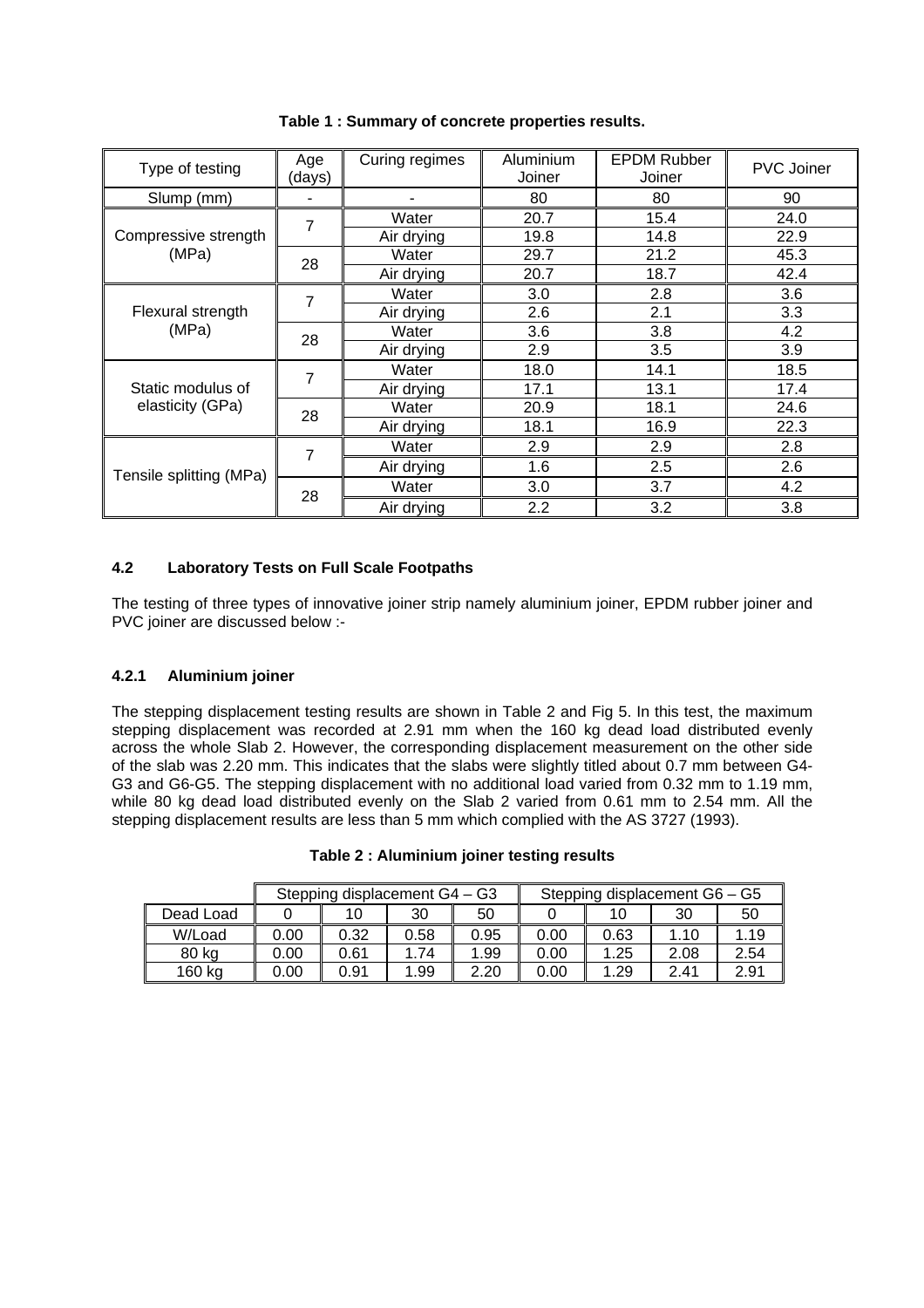

**Fig 5 Aluminium joiner testing results** 

From the Fig 5, it is apparent that added load on the concrete slabs would increase the stress level in the aluminium joiner. In the test, due to the high stresses between the concrete and aluminium joiner, the cracks occurred at the edge of the surface of the concrete as shown in Fig. 6.



**Fig 6 Crack occurred at the shape edge of aluminium Joiner** 

## **4.2.2 EPDM rubber joiner**

The test of the EPDM Rubber joiner was similar to the aluminium joiner except that the testing frame was wider and large enough to have three full scale slabs (Refer to Fig 4). The self weight of each slab was about 400 kg. The results of the testing are shown in Table 3 and Fig 7.

It is clear that the characteristic of the EPDM rubber joiner is quite different to the other two rigid materials investigated. The curves of stepping displacement showed an irregular pattern indicating displacement and recovery upon further lifting. It is because EPDM rubber is a hyperelastic material. Overall maximum stepping displacement did not exceed 4.5 mm. Stress–strain creep properties of rubber needs to be measured and the joiner stress needs to be understood to be able to predict the observed behaviour.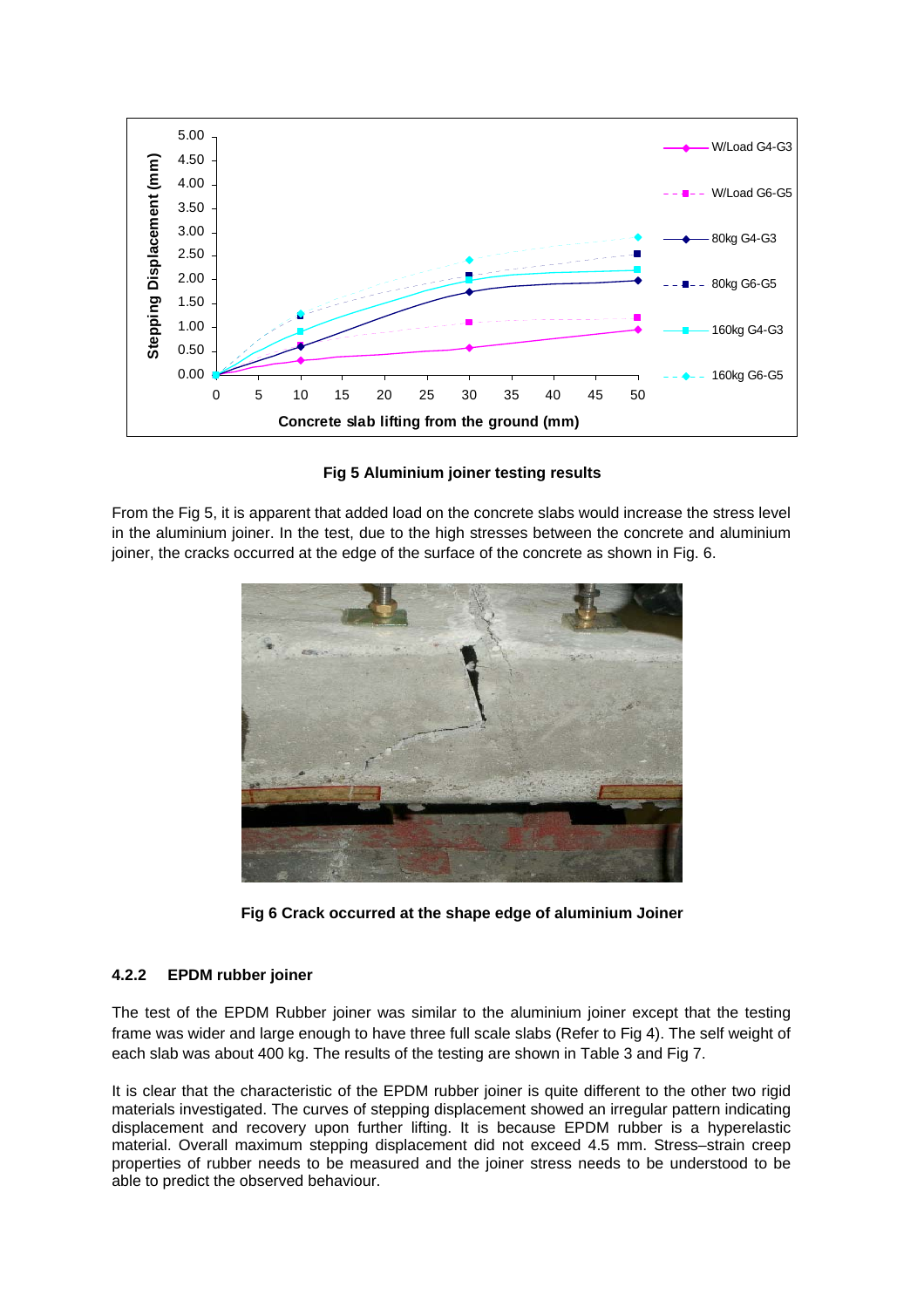In the first test, no additional load was applied on the slab; the maximum stepping displacement was 1.07 mm, which happened when the corresponding displacement measurement on the other side of the slab was 2.75 mm. This indicates that the slabs were slightly tilted which possibly was because the jacking force was not exactly at the centre. The average stepping displacement of 200 kg load on the slab 3 varied from 1.15 mm to 3.37 mm. The added 200kg load would increase the stress level in EPDM rubber joiner 3 by approximately  $15 - 20$  % compared to no additional load.

The last test was the same as the previous two tests except that the loading on Slab 3 was now increased to 490 kg. It is seen that despite the excessive loading on the slab, there was very little increment in the stepping displacement compared to the results of no additional load and 200 kg on the slab 3. The stepping displacement in this test varied from 1.21 mm to 3.37 mm, which was similar to that of previous tests where the loading was much smaller.

|           | Stepping displacement G4 - G3 |      |         |      |      |     | Stepping displacement G6 - G5 |      |      |      |       |      |
|-----------|-------------------------------|------|---------|------|------|-----|-------------------------------|------|------|------|-------|------|
| Dead Load |                               | 10   | 20      | 30   | 40   | 50  |                               | 10   | 20   | 30   | 40    | 50   |
| W/Load    | 0.00                          | 0.40 | .00.    | 0.59 | .33  | .07 | 0.00                          | .29  | 2.62 | .37  | 2.65  | 2.75 |
| 200 kg    | 0.00                          | 2.30 | .87     | .69  | 1.32 | 15  | 0.00                          | 2.88 | 2.00 | .80  | l.79  | 3.37 |
| 490 kg    | 0.00                          | .29  | 72<br>J | 76   | 1.21 | .64 | 0.00                          | .53  | 2.21 | 4.12 | ኃ 1 በ | 3.37 |

**Table 3 : EPDM Rubber Joiner testing results** 





# **4.2.3 PVC joiner**

Similar test work was carried out on the PVC Joiner. The results of the testing are shown in Table 4 and Fig 8. We can see that the added load would increase the stepping displacement level in PVC joint 3. The trend of the curve as shown in Fig 8 was very similar to that of the Aluminium Joiner. The average stepping displacement with no additional load varied from 0.13 mm to 0.73 mm, while 200 kg load on slab 3 varied from 0.47 mm to 0.98 mm and 400 kg load on slab 3 varied from 0.91 mm to 2.03 mm.

Note that in this test, the maximum stepping displacement was 2.03 mm which is the lowest when compared to 2.91 mm and 3.37 mm of the aluminium and the EPDM rubber joiners. Therefore, the PVC joiner was shown to offer the best load transfer between slabs which reduce the stepping displacement or vertical movement.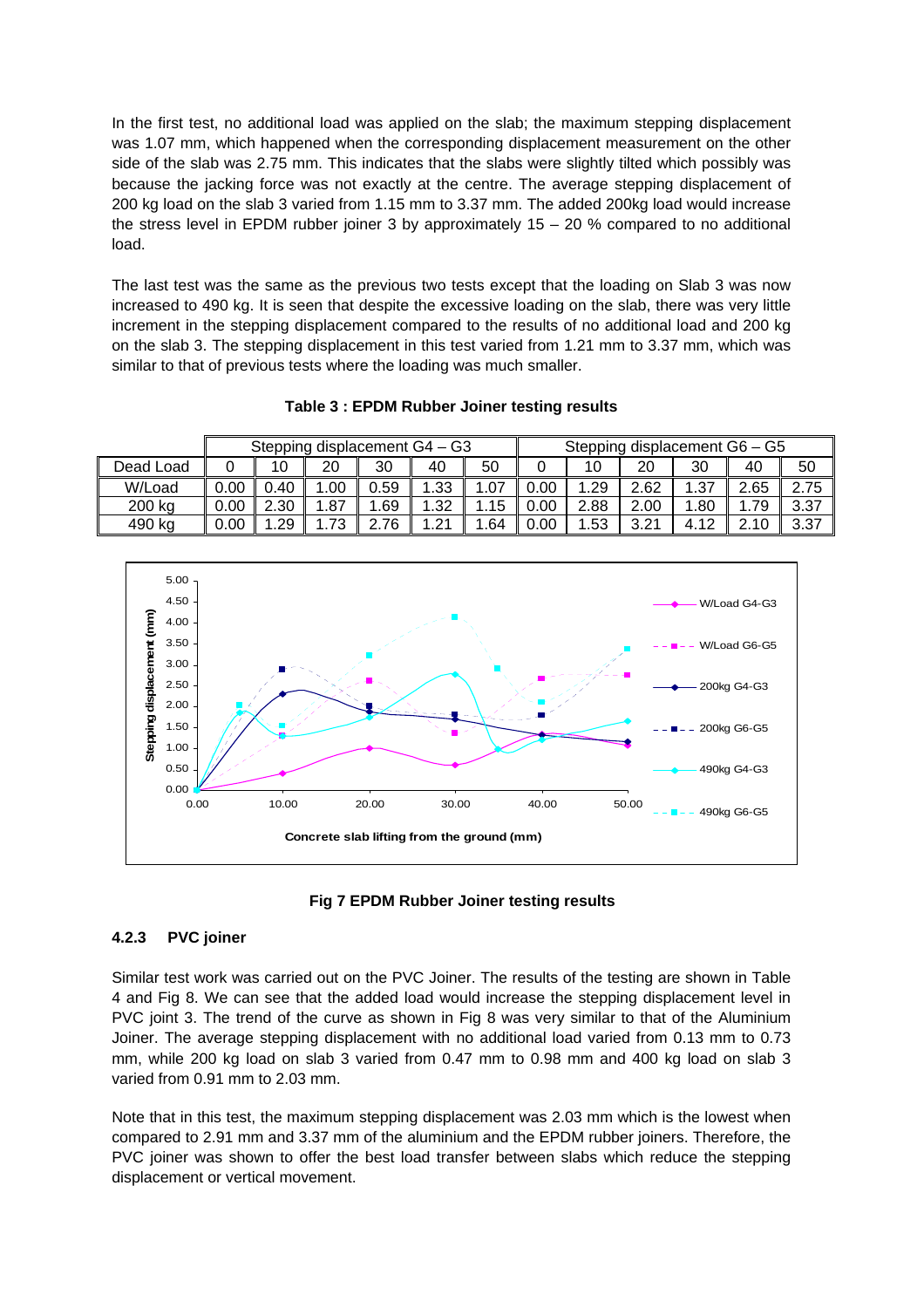|           |      | Stepping displacement G4 - G3 |      |      | Stepping displacement G6 - G5 |      |      |      |  |
|-----------|------|-------------------------------|------|------|-------------------------------|------|------|------|--|
| Dead Load |      | 10                            | 30   | 50   |                               | 10   | 30   | 50   |  |
| W/Load    | 0.00 | 0.25                          | 0.68 | 0.73 | 0.00                          | 0.13 | 0.34 | 0.44 |  |
| 200 kg    | 0.00 | 0.55                          | 0.76 | 0.84 | 0.00                          | 0.47 | 0.62 | 0.98 |  |
| 490 kg    | 0.00 | 0.91                          | 1.20 | 1.82 | 0.00                          | 1.42 | 1.80 | 2.03 |  |

**Table 4 : PVC Joiner testing results** 





## **5. CONCLUSIONS**

This study shows that the proposed joiners are effective in significantly reducing stepping displacements between adjoining slabs in concrete footpaths. From the results obtained from the experiments and tests on the three types of joiners, the maximum stepping displacement was observed to be 2.91 mm for the aluminium joiner, 3.37 for the EPDM rubber joiner and 2.03 mm for the PVC joiner which was less than allowable stepping displacement of 5 mm. Among all the tests on the joiners, the applied loading was distributed across a whole slab. In AS 3727, the specified loading of 2kN could be a concentrated load. It is recommended that the concentrated load need to be investigated. Further tests on the joiners under sustained loading over a period of time also need to be investigated.

The joiner should not be too rigid or too soft. If the joiner is too rigid it would cause high stresses between the joiner and concrete. If the joiner is too soft, the total stepping displacement (including creep) could exceed the allowable limit. Further investigations on the optimal materials and profiles for the joiners are underway.

## **6. REFERENCES**

AS 3727 (1993), "*Guide for Residential Pavements to support Foot and Bicycle Traffic*", Standards Australia

AS 1012 (1993), *"Method of Testing Concrete*", Standards Australia